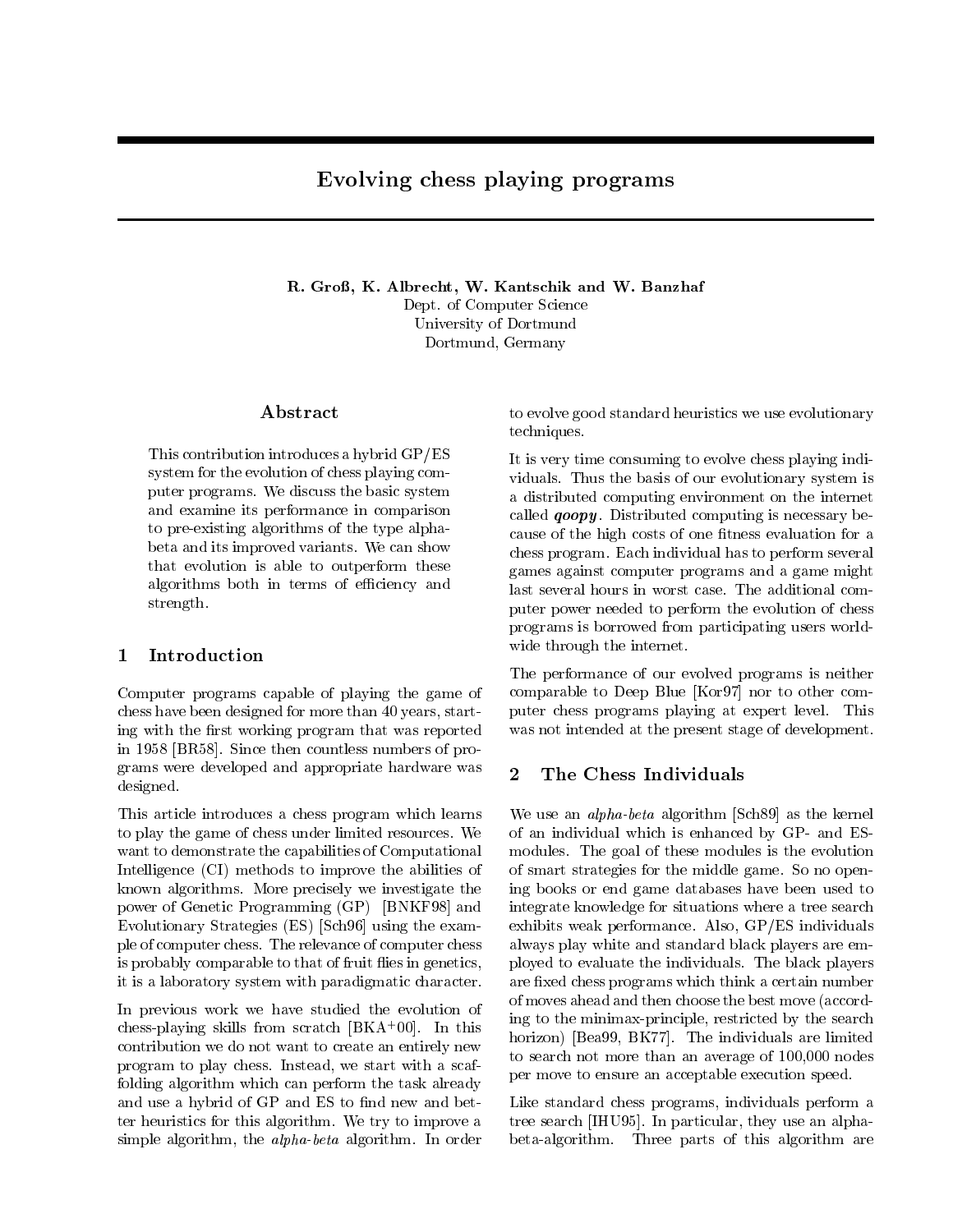Table 1: The pseudocode shows the  $\alpha\beta$  algorithm with the evolutionary parts (bold).

```
\alpha\beta_{max} (position K; integer \alpha, \beta) {
 integer i, j, value;
  nodes = nodes + 1;IF POSITION DECIDED(K) THEN
  RETURN position module (K);IF (depth == maxdepth) THEN
  RETURN position module (K);restdepth = depth module (restdeph);IF (((restdepth == 0) \text{ OR})(nodes > maxnodes))AND (depth \geq = mindepth) THEN
   RETURN position module (K);
  determine successor positions K.1, \ldots, K.w;
  move ordering module (K.1, \ldots, K.w);
  value = \alpha;FOR j = 1 TO w DO {
    restdepthBackup = restdepth;restdepth = restdepth - 1;value = \max(value, \alpha \beta_{min}(K.j, value, \beta));restdepth = restdepthBackup;IF value > \beta THEN {
     ADJUST KILLERTABLE;
     RETURN value;
     \}\}RETURN value;
\}
```
evolved:

- $\bullet$  The depth module, which determines the remaining search depth for the given node.
- $\bullet$  The move ordering module, which changes the ordering of all possible moves.
- $\bullet$  The position module, which returns a value for a  $\epsilon_{\rm th, esc}$ given chess position.

Evaluation of a chess individual is performed in the following way (see table 1): The depth module determines the remaining depth for the current level in the search tree. If the position is a leaf then the position module is called to calculate a value for it. Otherwise the node (move) will be expanded and all possible moves will be calculated. Subsequently the move ordering module for these moves is called and changes the order of the moves, so that moves which are more important can be evaluated first in the search tree.

## 2.1 Depth module

Table 2: The terminal set of the depth module with a short description. With chess-specific operations the depth module receives chess knowledge.

| terminal             | description of the terminal          |
|----------------------|--------------------------------------|
| accumulator          | Default register for all func-       |
|                      | tions, initialized each node.        |
| level register       | Special register which holds in-     |
|                      | formation of the current level in    |
|                      | the search tree, initialized each    |
|                      | search.                              |
| search/game register | Special register, initialized each   |
|                      | search/game.                         |
| search depth         | Returns<br>the.<br>current<br>search |
|                      | depth of the tree.                   |
| search horizon       | Value of the current search hori-    |
|                      | zon.                                 |
| piece value          | Value of a piece given by the ac-    |
|                      | cumulator.                           |
| captured piece       | Value of a captured piece, if the    |
|                      | last move was a capture move.        |
| alpha/beta bound     | Value of alpha/beta bound.           |
| move number          | Number of current move, given        |
|                      | by the move ordering module.         |
| $#$ pieces           | Number of knights, bishops,          |
|                      | rooks and pawns of the board.        |
| # expanded nodes     | Number of expanded nodes for         |
|                      | the current position, in percent.    |
| value of move        | Value of the move which led to       |
|                      | the current position, given by       |
|                      | the move ordering module.            |
| branching factor     | Number of moves of the prece-        |
|                      | dent position.                       |
| position score       | Value of the current position,       |
|                      | given from the position module.      |

The depth module decides for each position whether the search tree should be expanded and to what depth.

Normally chess programs have a fixed search horizon [PSPDB96]. This means, that after a certain number of plies the expansion in the search tree will be terminated. In contrast, the depth module should give the individual a higher flexibility in the search to avoid the search horizon effect.

The depth module has two limitations, the search depth and the amount of nodes used in a search tree. The maximal depth is 10 plies but if all moves until ply 10 would be executed approximately  $10^{14}$  nodes would be expanded. Therefore the amount of ex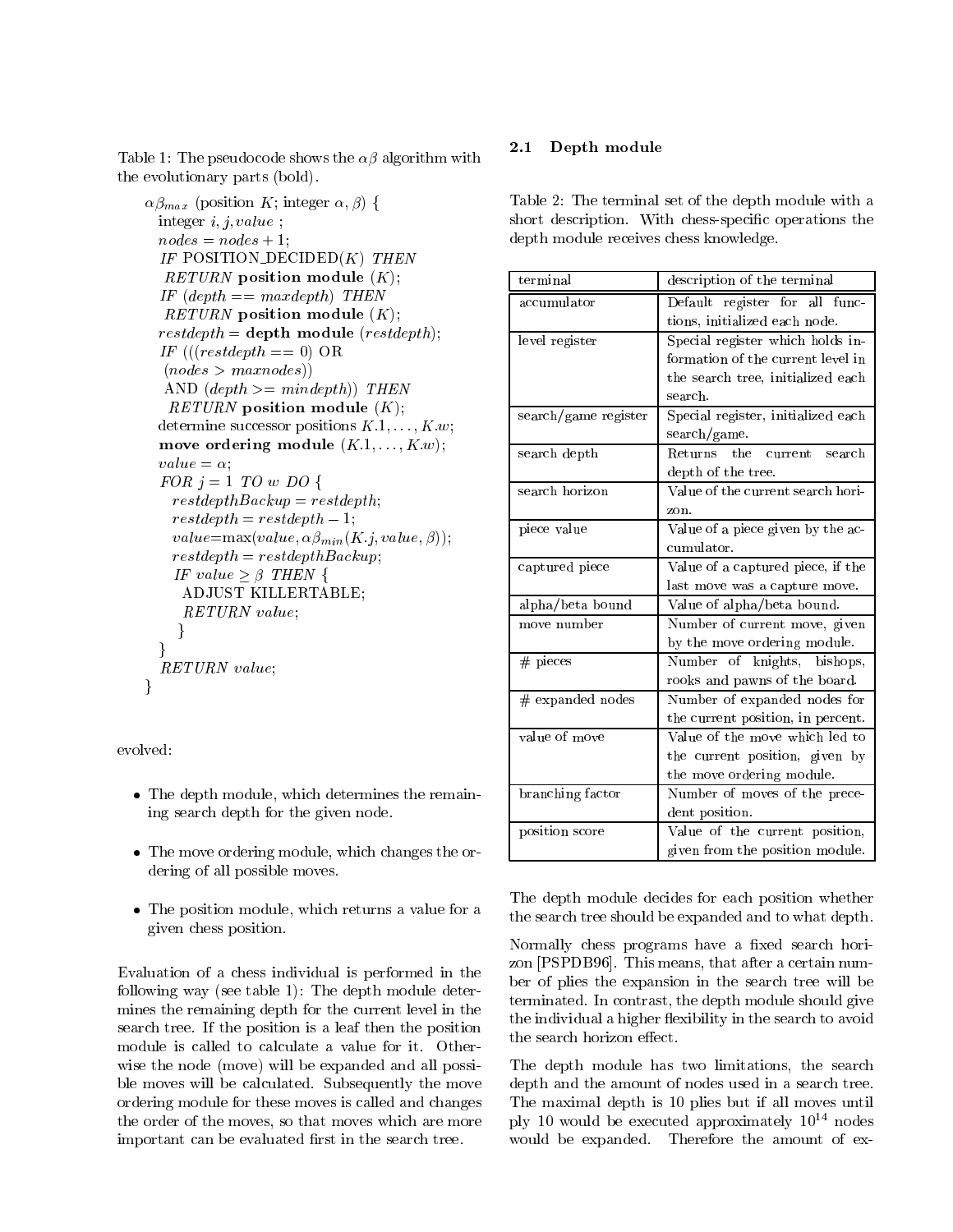panded nodes in the search tree was limited to 100,000 nodes on average per move. On average means, that the individual might save nodes in particular periods of the game to spend them later.

The depth module is a GP-program of branched operation sequences. The structure is an acyclic graph where each node holds a linear program and each ifthen-else condition makes a decision which node of the the literature. program will be executed next (see section 2.4). Its function set holds very simple functions but its terminal set is more chess-specic, see tables 2 and 3.

Table 3: The function set of the depth module with a short description. No function of the set has chess knowledge.

| function             | description of the function       |  |
|----------------------|-----------------------------------|--|
| $+, -, *, /$         | Arithmetic functions; result is   |  |
|                      | written to the accumulator.       |  |
| inc/decHorizon       | Function to increment/decre-      |  |
|                      | ment the search depth by one,     |  |
|                      | but the search depth can only     |  |
|                      | be increased/decreased by 2 per   |  |
|                      | level.                            |  |
| sine                 | The sine function.                |  |
| sigmoid              | function<br>$\rm The$<br>sigmoid  |  |
|                      | $\frac{1}{1+e^{-t}$ erminal.      |  |
| store in level/game/ | Stores the terminal in the        |  |
| search register      | level/game/search register.       |  |
| load                 | Loads the terminal to the accu-   |  |
|                      | mulator.                          |  |
| if                   | If the condition is true the left |  |
|                      | branch will be executed, other-   |  |
|                      | wise the right one. A condition   |  |
|                      | can be a comparison of two ter-   |  |
|                      | minals.                           |  |

The depth module does not define the depth of search directly, rather it modifies how much depth is left for searching - the restdepth. It can be incremented or decremented by the operation incHorizon and decHorizon, or stay untouched. The restdepth is initialized with a value of 2. Once a move is executed the restdepth is automatically decremented by 1.

### $2.2$ **Position module**

The position module of an individual calculates a value for the current position.

The position module is a fixed algorithm which evaluates the position by using evolved values for the different chess pieces and some structural values of a check.

These values are accumulated whereas bonus values are added and punish values are subtracted - a higher value corresponds to a better position. We used a simple ES to evolve these values. The idea of this module is to find a better set of parameters than a fixed position evaluation algorithm would provide. Values of hand-written programs are determined through experience of the programmer or by taking parameters from

Our ES evolves the following weights for the position evaluation algorithm. The first two numbers in brackets re
ects the range within which the values can be chosen, the last number is the standard value which was chosen for the black players (see 3.3).

- $\bullet$  values of different pieces: pawn  $[85\text{-}115,~100],$ knight [290-360, 340], bishop [300-370, 340], rook [440-540, 500], queen [800-1000, 900].
- $\bullet$  Bishops in the initial position are punished  $[0-30,$ 15].
- Center pawn bonus: Pawns in the center of the chessboard get a bonus [0-30, 15].
- $\bullet$  Doubled pawn punishment: If two pawns of the same color are at the same column [0-30, 15].
- Passed pawn bonus: A pawn having no opponent pawn on his and the neighboring columns [0-40, 20].
- $\bullet$  Backward pawn punishment: A backward pawn has no pawn on the neighboring columns which is nearer to the first rank  $[0-30, 15]$ .
- $\bullet$  If a pawn in end game is near the first rank of the  $\bullet$ opponent it gets a promotion bonus depending on the distance, this value fixes the maximal bonus [100-500, 300].
- $\bullet$  Two bishops bonus: If a player has both bishops it gets a bonus [0-40, 20].
- A knight gets a mobility bonus, if it can reach more than 6 fields on the board  $[0-30, 15]$ .
- Knight bonus in closed position: A closed position is defined if more than 6 pawns occupy the center of the board. The center consists of the 16 fields in the center of the board [0-40, 20].
- $\bullet$  Knight punishment: If opponent pawns are on each side in end game [0-50, 25].
- $\bullet\,$  Rook bonus for a half open line:  $\,$  A half open line  $\,$ is a line with no friendly pawn that does have an enemy pawn [0-30, 15].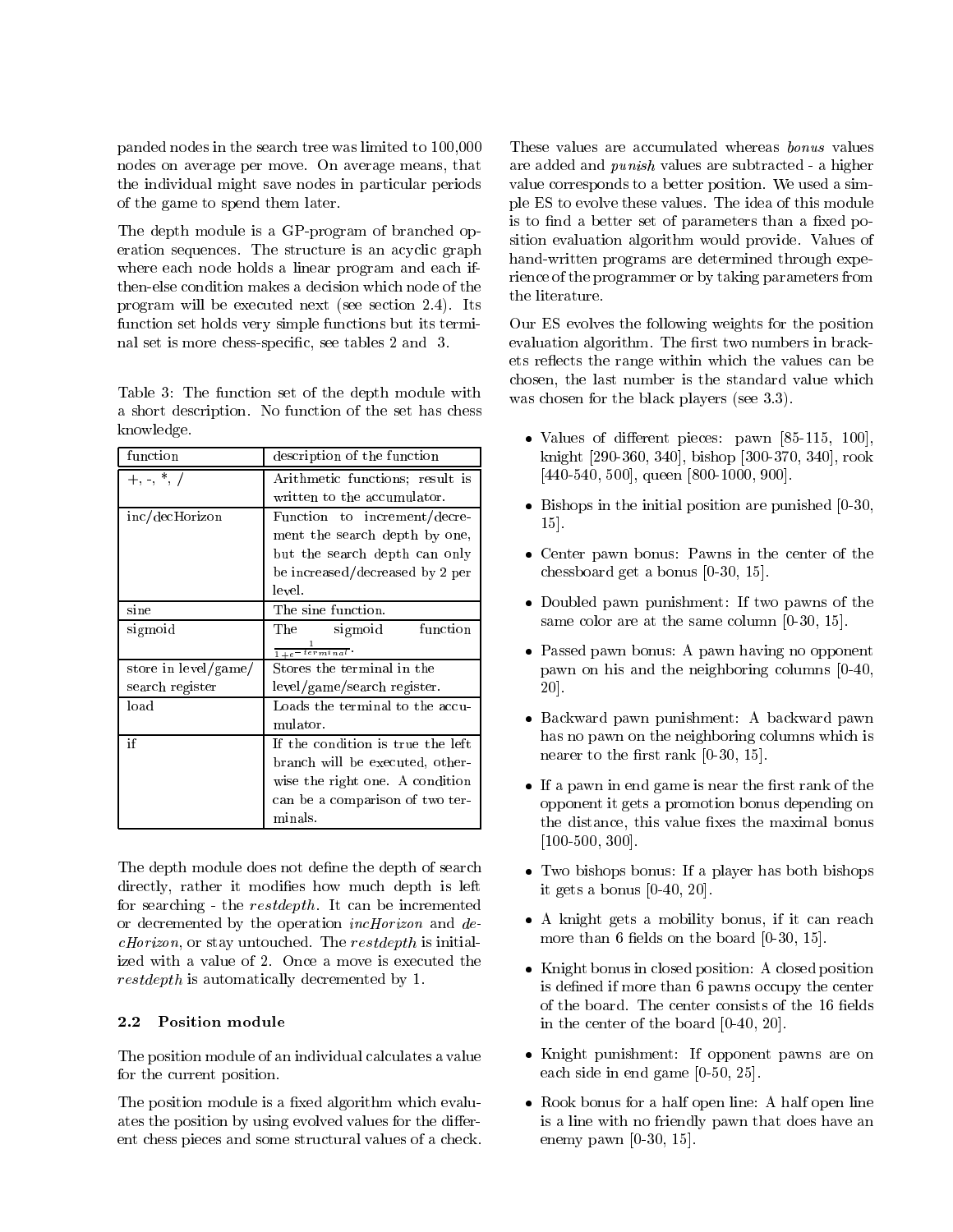- $\bullet$  Rook bonus for an open line: An open line is a  $\bullet$ line without a pawn on this line [0-30, 15].
- $\bullet$  -Kook bonus for other positional advantages [0-20,  $\,$ 10].
- $\bullet$  Kook bonus: It a rook is on the same line as a passed pawn [0-30, 15].
- $\bullet\,$  King punishment, if the king leaves the first rank  $\,$ during the opening and the middle game [0-20, 10].
- $\bullet$  Castling bonus, if castling was done  $[0-40, 20]$ .
- Castling punishment for each weakness of pawn  $\qquad \qquad c$ structure (exception: end game) [0-30, 15].
- $\bullet$  Castling punishment, if the possibility was missed  $[0-50, 25]$ .
- $\bullet\,$  Kandom value, this is a random value which will be added or subtract from the position value [0- 30, 20].

The structure of the position evaluation algorithm for the chess individual and the black player is identical. However there is a difference: Values for individuals are evolved, values for black players are predened and fixed.

## 2.3 Move ordering module

The move ordering module of an individual orders the moves for each chess position by assigning a real number to every possible move. The value of a move is the sum of several weighted features of the move. Moves are sorted according to these values and moves will be expanded by this order. By default the value of a for different inputs. It also achieves a reuse of the feature is in  $[0, 100]$ .

An ES evolves the following weights for the sorting algorithm:

- $\bullet\,$  Piece values in the opening/middle and end game:  $\,$   $\,$   $\,$   $\,$ Each piece are assigned three values which reflect how important this piece is in the opening/middle and end game.
- $\bullet$  Most valuable victim/Least valuable aggressor:  $\overline{\phantom{a}}$ The ratio of aggressor and victim move values is calculated. A position with a high ratio is better than one with a smaller value.
- $\bullet$  Check: If the move leads to a check position then  $\quad$  ment the move fulfilling this feature gets a bonus.
- $\bullet$  Capture move: These are moves which can capture a piece of the opponent.
- $\bullet\,$  Pawn moves that can attack a piece of the opponent.
- $\bullet\,$  Pawn moves that do not attack a piece of the opponent.
- $\bullet\,$  Pawn moves that lead to a promotion of a queen.
- $\bullet$  Center activity: Pieces which move from and/or to the center of the chess board gets a bonus.  $t_{\rm A}$ to the chess board gets a board gets a board gets a board gets a board gets a board gets a board gets a board gets a board gets a board gets a board gets a board gets a board gets a board gets a board gets a board
- Killer moves: Killer moves are moves which often lead to a cut in the search tree. The table contains at most 4 killer moves for each level in search tree. The table will be filled during the search, and if a move is in the killer table it gets a bonus depending on its rank, a lower and upper bound is given by this feature. Besides, the composition of the killer table which changes during search is influenced by the move ordering module

Based on these weights, the value for moves will be calculated. Sorting of the moves is very important for the alpha-beta search algorithm. If the best move is visited first, the following moves don't need to be considered. A very good move ordering module results in a better performance of the alpha-beta algorithm.

### $2.4$ GP structure of the depth module

The depth module of an individual, as illustrated in Figure 1, is represented by a program with nested ifthen-else statements [KB01]. This representation has been developed with the goal of giving a GP-program greater flexibility to follow different execution paths for dierent inputs. It also achieves a reuse of the evolved code more frequently than is the case in linear GP [Nor94, NB95].

A program consists of a linear sequence of statements and if-then-else statements, that contain a bifurcation into two sequences of statements. Nested if-thenelse statements are allowed up to a constant recursion depth. The resulting structure is a graph where each node contains a linear GP-program and a decision part. During the execution of the program only one path of the graph will be executed for each input.

Crossover of two programs can be realized in different ways. We have chosen the following two types. The first crossover operator selects a sequence of statements in each program. In case of selected if-then-else statements, the associated statements of the then- and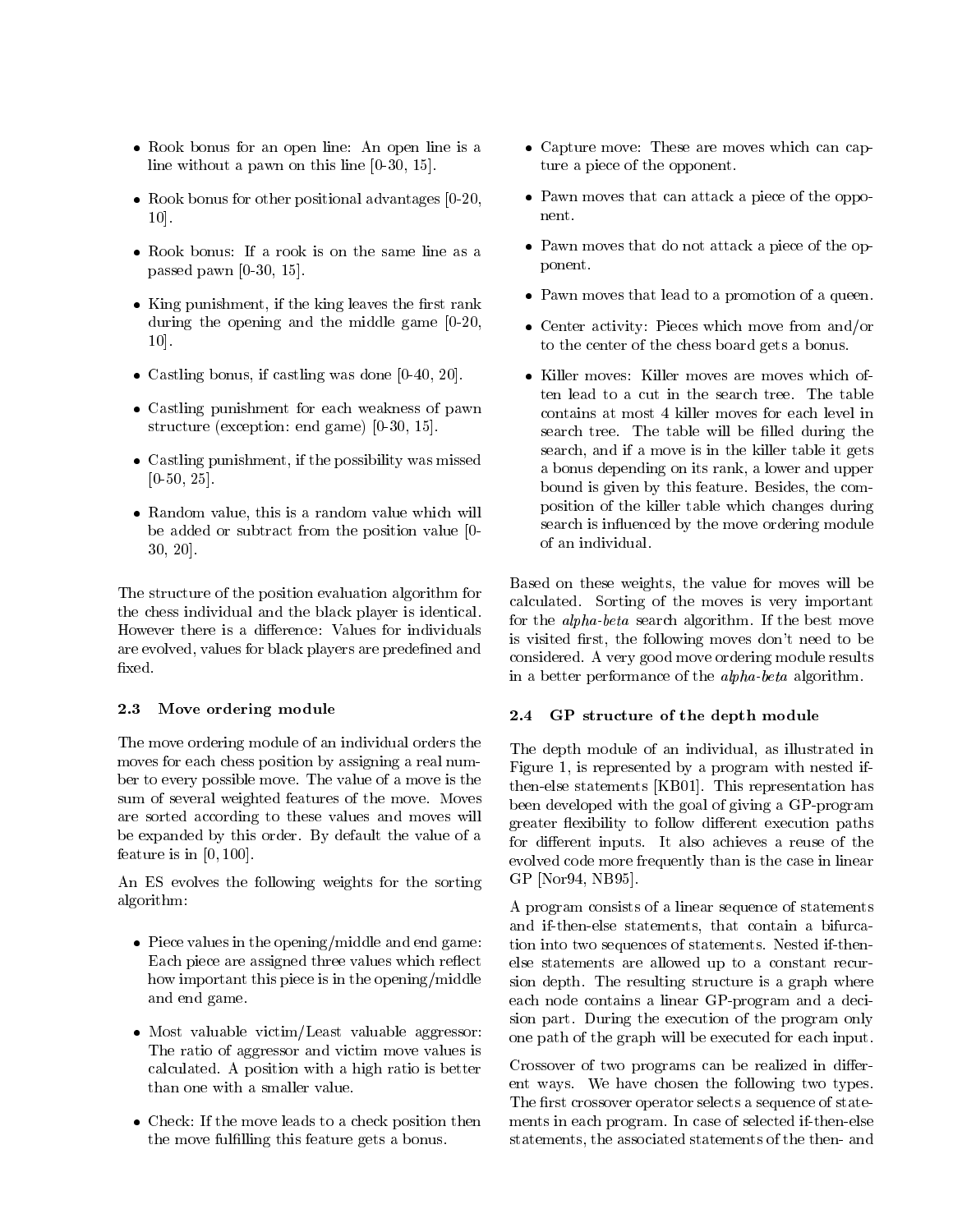

Figure 1: The representation of the GP program, server. which is a graph structure. The squares represents the linear programs and the circles represents the ifthen-else decisions.

else- parts are selected, too. Then the selected sequences are swapped. Secondly, a swapping of branchfree sequences is allowed for an exchange of information between individuals.

Mutation is performed subsequently to crossover or independently from it. There are two types of mutation operators. The first one performs a crossover with a randomly generated individual. The second one selects a sequence of statements (in case of if-then-else statements including the statements belonging to the associated then- and else- parts). Afterwards each statement other than an if-then-else one will be mutated with an adjustable probability (see [KB02]).

### 3 Evolution

Evolution isbased on populations of several individuals. Each individual has to be evaluated by determining its fitness. In our system a fitness case is a chess game and an individual has to play several chess games before its fitness can be assigned. We used the approach of distributed computing [GCK94] to allow for enough computing power. We developed the  $qoopy$ system in order to spread our task among the internet. As opponents of GP-/ES-programs, chess programs with fixed depth were used. Fitness was calculated based on the number of wins, losses and draws against these opponents.

In the following sections we describe this system in more detail.

### 3.1 Internet-wide evolution based on *qoopy*

qoopy is an environment for distributed computing tasks [GCK94, Far98]. It is possible to develop dis*goopy* to run these programs.

The first application of  $qoopy$  is EvoChess, a distributed software system which creates new chess pro-

grams in an evolutionary process. After  $qoopy$  is installed on a machine each participant runs a deme containing a variable number of individuals (default value is 20). In each deme evolution begins and, during the evolution, individuals might be copied between demes (pollination) to create offsprings.  $qoopy$  provides the necessary infrastructure for communication between demes and the connection to an application

The application server is necessary because *goopy* has to register users being online to let them connect to each other and to exchange data. The server holds results of the internet evolution, and each deme sends its best individuals and other statistics back to the server on a regular basis.

#### $3.2$ 3.2 Fitness evaluation

The fitness of an individual is a real number between 1 and 15, with higher values corresponding to better individuals. In order to determine fitness, individuals have to play chess games against fixed algorithms of strength  $2, 4, 6, 8, 10, 12$  and 14. For fitness evaluation an individual always plays white (see 3.3).

The result of a game is a real number between -1 and 1. It is 1 in case that the individual wins the game, -1 if the standard algorithm wins the game and 0 in case of draw. Sometimes it is obvious that one side can win or that the game has to end draw. In such a case the game is stopped to save time. In rare cases lengthy games are aborted because nothing happens anymore.1 Then the position is evaluated and the result reflects the advantage of white (positive) or black (negative) as a value in the range of  $[-1,\ldots,1]$ .

Fitness is initialized with a value of 1. Resulting values are weighted with the number of games played relative to the strength of the opponent. If, e.g., the individual loses twice and wins once against an opponent of strength 6  $(-1, -1, 1)$ , this results in values  $(5.0, 5.0, 7.0)$ , and the fitness is  $5.667$ .

In general, the fitness of an individual is calculated by the following function:

$$
fitness = \sum_{j \in \mathcal{C}} \sum_{i=1}^{n^j} \frac{j + \text{result}_i^j}{n^j * |\mathcal{C}|}
$$

tributed programs for the **qoopy** environment and use  $\frac{1}{h}$  the individual. These classes lie in an interval whose Classes  $\mathcal C$  are the classes with wins, draws and losses of

<sup>1</sup>There are several criteria to prevent games to be canceled in interesting situations, e.g. when a king has been checked or a piece has been captured within the last moves.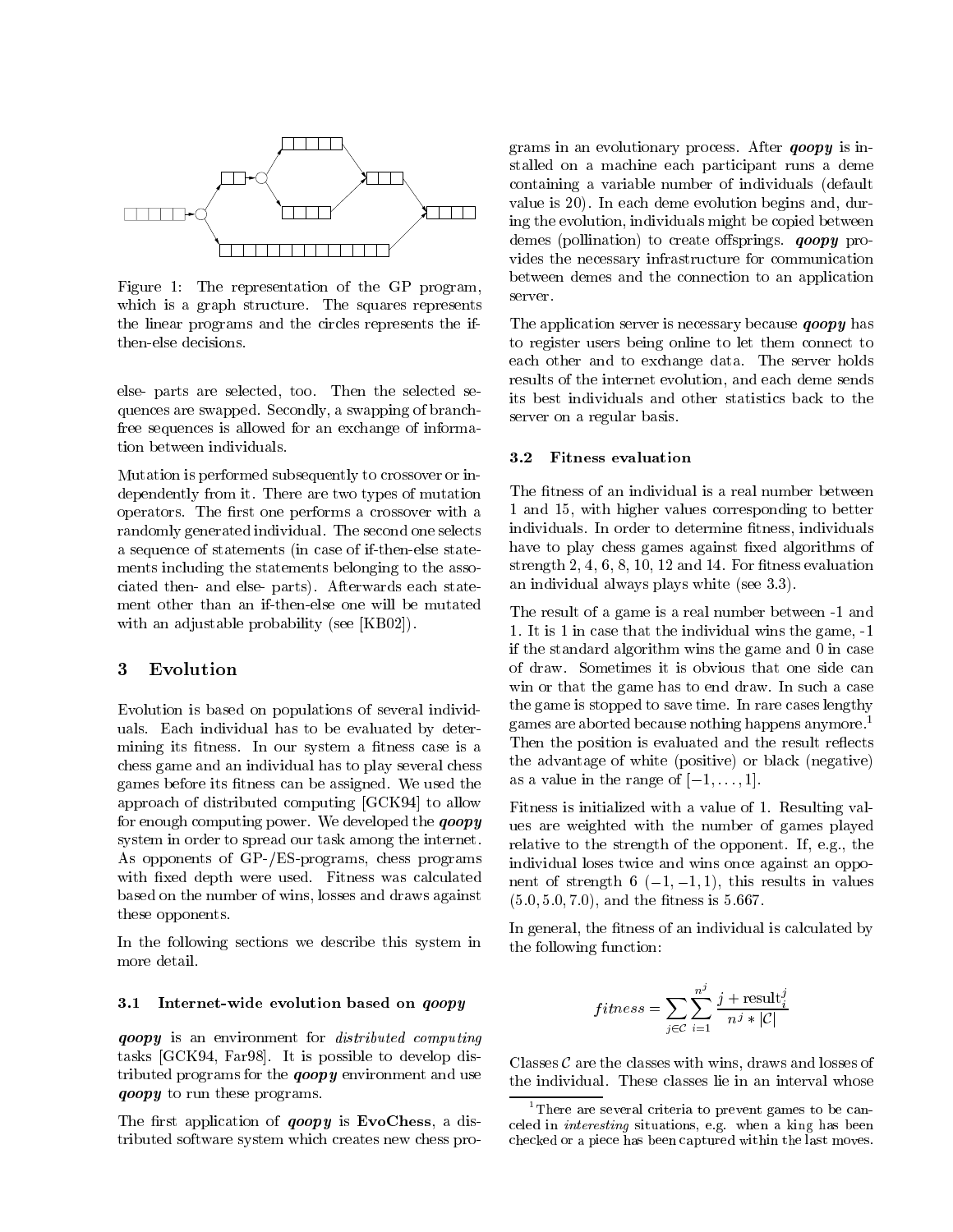bounds are defined by the following rules: If an individual wins all its games up to class *i*, these results<br>are ignored and if an individual loses all its games from  $\frac{2}{5}$ class <sup>i</sup> to the highest class, these results are ignored.

are ignored and if an individual loses all its games from<br>class *i* to the highest class, these results are ignored.<br>For example if an individual *i* wins all games of classes<br>2, 4, and 8, and has wins, draws and losses i For example if an individual *i* wins all games of classes  $\frac{g}{g}$ . 2, 4, and 8, and has wins, draws and losses in the  $\frac{1}{5}$  classes 6 and 10, and losses all games in the classes 12  $\frac{8}{9}$ classes 6 and 10, and loses all games in the classes 12 and 14,  $C_i$  holds the classes 6, 8 and 10. The first rule  $\frac{3}{5}$ defines the lower bound of the interval (4), and the  $\frac{z}{g}$   $\frac{z}{g}$ second rule defines the upper bound of the interval  $\frac{8}{2}$ <br>(12). The first rule does not hold for class 8 because  $\frac{2}{8}$ <br>in class 6 the individual has had a draw or loss. (12). The first rule does not hold for class 8 because  $\frac{z}{\frac{9}{2}}$  in class 6 the individual has had a draw or loss. in class 6 the individual has had a draw or loss.

In general, the fitness of an individual is calculated in four phases. Thus weak individuals can be dropped from fitness evaluation in the first or second phase. Fitness evaluation in phase three and four is very CPU time expensive and we try to reduce the computation time by removing inviable programs.

In phase one the individual plays two games against 2. fitness function and replaced immediately. In the second phase the individual plays against 4, 6, 8 and 10. If the fitness is at least  $4.5$  at the end of phase two, the evaluation is continued in phase three. In phase three the individual plays 1-2 games against 2, 4, 6, 8 and 10. Successful individuals might skip games against 2 and 4. These are individuals which win each game up to strength 6 and receive good results in games against 8 and 10. In phase four games are performed against 12 and 14. Only the best individuals play in this phase, however. Games against the standard algorithm of class 12 and 14 are very expensive.

To play more than twice against class 12 (or 14) it is required to win in one of the two games before. Every draw results in 1 point, every loss in 2 points. If the individual has more than 6 (5) points it does not play any more against class 12 (14). If the individual is good enough it will play 4 times against 12 and then 3 times against 14.

### 3.3 3.3 Opponents of the individuals (black players)

The opponents of individuals are chess programs which can fully traverse the search tree up to a fixed depth. We use these players to calculate the fitness of an individual, by playing against fixed programs of different search depth. Fixed programs can play to a depth of  $1, 2, 3, 4, 5, 6$  and 7. Each of these programs defines a corresponding fitness class of  $2, 4, 6, 8, 10, 12$  and 14. The value for a fitness class is the search depth multiplied with 2, so that an individual which defeats

Number of Nodes of Different Search Depth (logarithmic)



If the individual is very weak it can be identified by the resources than an evolved individual. The data are av-Figure 2: Average number of nodes used in the search tree for different fixed search depths. For search depth 6 the plot shows a large difference between a random move ordering and an evolved move ordering module. Even the f-negascout search algorithm requires more erage values of more than 1000 moves (from reference games).

an individual of class 4 but loses against an individual of class 6 can be inserted into class 5.

The GP/ES individuals use a position evaluation of the same structure and the same criteria - but their weights are determined by the individual's genotype.

To reduce the number of nodes of the game tree an f-negascout algorithm [Rei89] combined with iterative deepening is performed for the black players. The fnegascout algorithm is an improved variant of alphabeta, which is the most wide-spread tree search algorithm. Iterative deepening performs a search to depth  $d-1$  before searching to depth d (recursively). In addition, so-called killer moves are stored and tried first whenever possible. Killer moves are moves which result in the cut of a subtree. This means that much of the game tree can be discarded without loss of information!

#### Results 4

In this section we describe the current results of an ongoing evolution on the internet.

First we look at the evolved individuals and their efficiency in search. The question is: How many resources are needed by the evolved move ordering modules in case of a fixed-depth search in comparison to other move ordering strategies. Figure 2 shows the number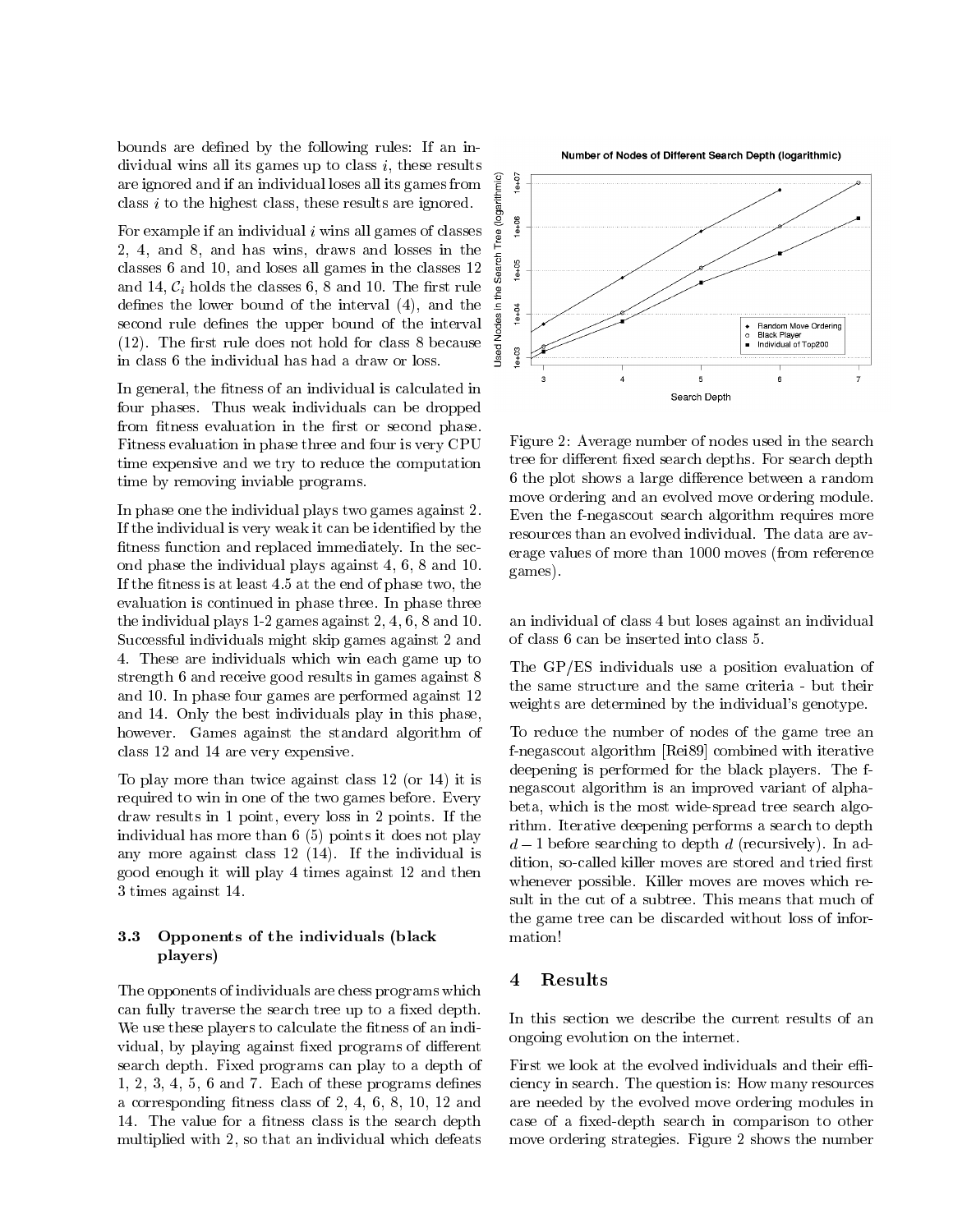Expanded Search Tree Nodes of a Top200 Individual



Figure 3: Box plot diagram of average number of used nodes during a game with one of an evolved individual combined with a simple fixed-depth alpha-beta algorithm, average taken over more than 5000 moves from 50 reference games. The bar in the gray boxes is the median of the data. A box represents 50 % of the data, this means that 25 % of the data lies under and over a box. The smallest and biggest usual values are connected with a dashed line. The circles represents

of nodes examined in the search tree of an alpha-betaalgorithm with a random move ordering, an evolved individual and the f-negascout algorithm (the opponent of an individual (the black player) is always an f-negascout algorithm). The figure shows that a random move ordering algorithm calculates seven million nodes with a search tree of depth 6. The f-negascout algorithm needs one million nodes. An evolved individual only needs 250,000 nodes. So evolution has managed to create individuals which perform a very efficient search through the tree.

Figures 3 and 4 show a box plot diagram investigating the number of search nodes visited by an evolved and a random move ordering module combined with a simple fixed-depth alpha-beta algorithm. The evolved individual clearly outperforms the random one. Besides, the figures show that most nodes during a game are used between ply 10 and 60.

The other aspect of the evolved chess programs is the quality of the selected moves. Currently evolution succeeded to evolve a chess playing program, with a fitness of 10.48. This means that the evolved program is better than the opponent program of fitness class 10. The fitness value was measured by a post-evaluation of best programs: An individual plays 20 games against class  $8$ ,  $10$  and  $12$ , so that the fitness value is the re-

Expanded Search Tree Nodes of a Random Individual



Figure 4: Box plot diagram of average number of used nodes during a game with a random individual (see also figure 3).

sult of 60 games. Note that the individual achieves this result by expanding on average 58,410 nodes per move in the search tree. A simple alpha-beta chess program needs 897,070 nodes per move for search depth of 5, which corresponds to class 10. The f-negascout algorithm which is an improved variant of alpha-beta, needs 120,000 nodes per move for this search depth. In other words evolution has improved the search algorithm, so that it wins by only using 50% of the resources of a f-negascout algorithm which, in turn, outperforms an alpha-beta-algorithm. Evolved individuals win against a simple alpha-beta-algorithm by using only 6% of the resources.

## 5 Summary and Outlook

We have shown, that it is possible to evolve chess playing individuals superior to given algorithms. At this time evolution is still going on and results are still improving.

Next we shall develop this approach by using other search algorithms as the internal structure, and by exchanging the different modules. A further feature will be that individuals will play against each other.

The ultimate goal of our approach is to beat computer programs like Deep Blue, which to this day use bruteforce methods to play chess.

### ACKNOWLEDGMENT

The authors gratefully acknowledge the enthusiastic support of a large group of EvoChess users. A